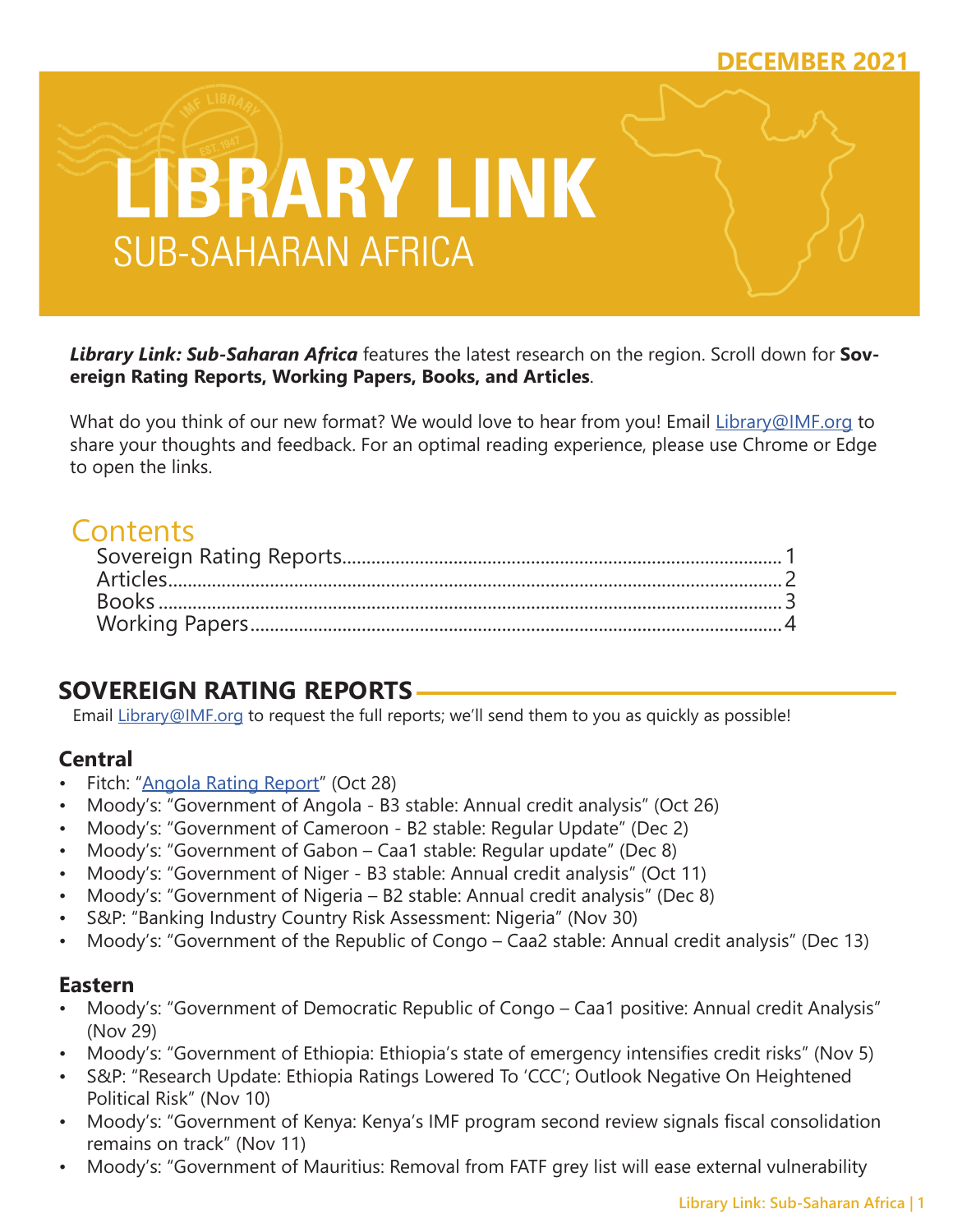risks" (Oct 28)

- <span id="page-1-0"></span>• Moody's: "Government of Mozambique - Caa2 stable: Annual credit analysis" (Nov 29)
- S&P: "Research Update: Mozambique 'CCC+/C' Ratings Affirmed; Outlook Stable" (Oct 22)
- Fitch: ["Rwanda Rating Report](http://t.imfconnect.imf.org/r/?id=h6280f9,2fda963,303c503)" (Oct 6)
- Fitch: ["Seychelles Rating Report"](http://t.imfconnect.imf.org/r/?id=h6280f9,2fda963,303c504) (Dec 8)
- Moody's: "Banks Tanzania: Macro profile Very Weak" (Nov 10)
- Moody's: "Government of Uganda B2 stable: Regular Update" (Nov 23)

## **Southern**

- Moody's: "Government of Botswana A3 stable: Regular update" (Nov 3)
- Moody's: "Government of eSwatini B3 stable: Regular update" (Nov 12)
- Moody's: "Government of Namibia Ba3 negative: Regular update" (Dec 9)
- Moody's: "Government of South Africa Ba2 negative: Regular update" (Nov 24)
- S&P: "Full Analysis South Africa" (Nov 22)
- Moody's: "Government of Zambia: IMF staff-level agreement paves way for debt restructuring engagement with the creditors" (Dec 9)

### **Western**

- Moody's: "Government of Benin B1 stable: Annual credit analysis" (Dec 13)
- S&P: "Benin Full Analysis (Oct 25)
- S&P: "Research Update: Burkina Faso 'B/B' Ratings Affirmed; Outlook Stable" (Nov 12)
- Moody's: "Government of Côte d'Ivoire Ba3 stable: Annual credit analysis" (Nov 29)
- S&P: "Cote d'Ivoire Full Analysis (Dec 6)
- Fitch: ["Fitch Rtgs: Ghana's Financing Challenges Set to Rise if Yields Remain High](http://t.imfconnect.imf.org/r/?id=h6280f9,2fda963,303c505)" (Nov 1)
- Moody's: "Banks Ghana: Macro profile Very Weak+" (Dec 10)
- Moody's: "Government of Senegal Ba3 negative: Annual credit analysis" (Nov 29)
- S&P: "Senegal Full Analysis" (Dec 6)
- Moody's: "Government of Togo B3 stable: Update following rating affirmation; outlook unchanged" (Nov 29)
- S&P: "Research Update: Togo 'B/B' Ratings Affirmed; Outlook Stable" (Oct 22)

## **ARTICLES**

#### **[Remittances, Financial Development and Poverty Reduction in Sub-Saharan Africa: Implications](http://t.imfconnect.imf.org/r/?id=h6280f9,2fda963,303c506)  [for Post-COVID-19 Macroeconomic Policies](http://t.imfconnect.imf.org/r/?id=h6280f9,2fda963,303c506) (***Journal of Policy Modeling***, November)**

To design and implement effective post-COVID-19 macroeconomics policies to tackle poverty in sub-Saharan Africa (SSA), policymakers need to understand the factors shaping poverty in the region. The instrumental variable generalised method of moment technique results indicated that while remittances increase poverty, financial development contributes significantly to poverty reduction.

#### **[A Paradox of New Deal and Foreign Aid for Fragile States in Sub-Saharan Africa](http://t.imfconnect.imf.org/r/?id=h6280f9,2fda963,303c507) (***Global Policy* **12 (5): 639–52)**

This article investigates aid delivery channels and their potential contribution to state-capacity-building in sub-Saharan African (SSA) fragile and conflict-affected states (FCSs) by drawing on the New Deal for Engagement in Fragile States. Using the synthetic control method (SCM), the paper examines whether donors have implemented foreign aid following their commitment to the New Deal.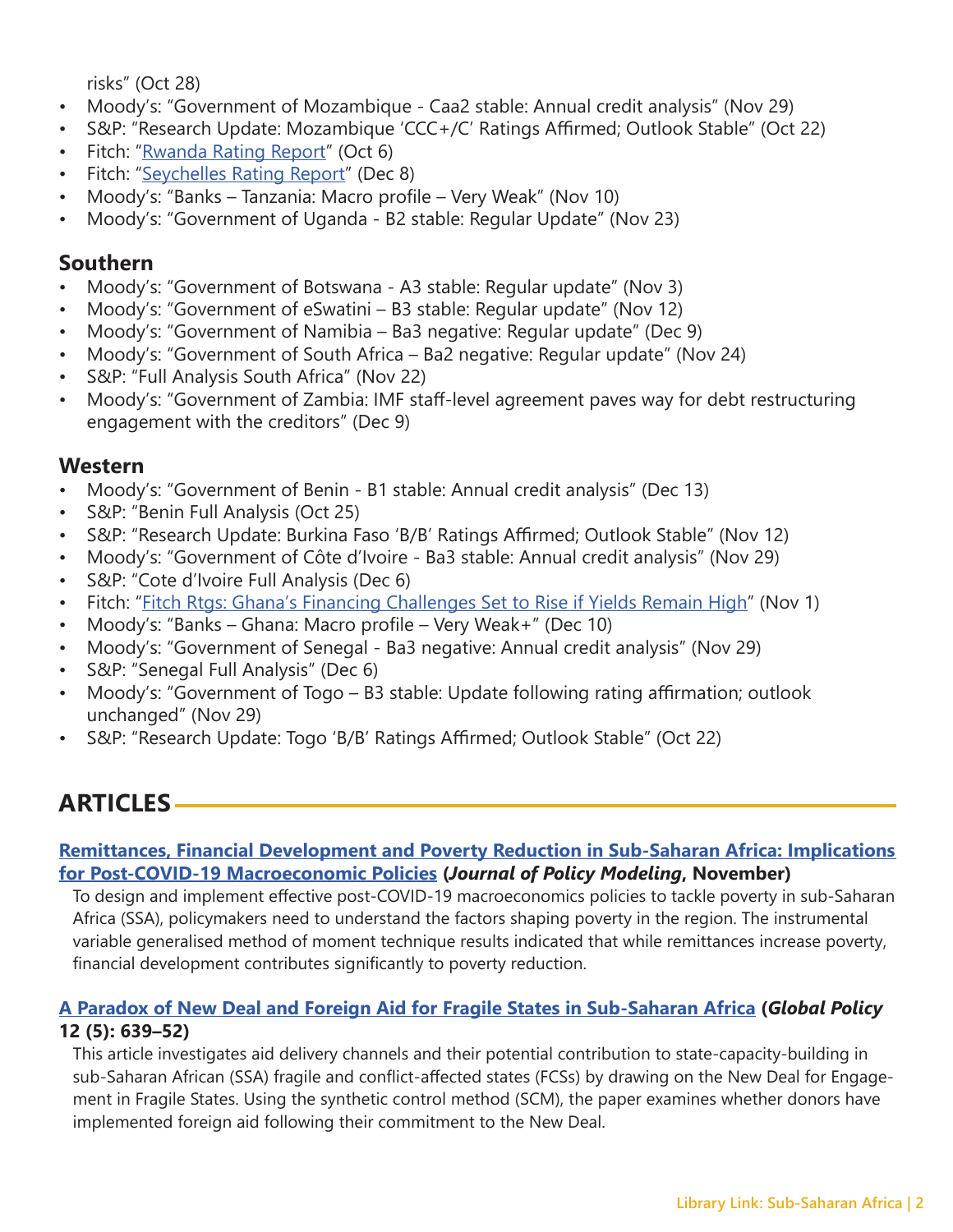#### <span id="page-2-0"></span>**[How Does the Shadow Economy Affect Environmental Quality in Sub-Saharan Africa? Evidence](http://t.imfconnect.imf.org/r/?id=h6280f9,2fda963,303c508)  [from Heterogeneous Panel Estimations](http://t.imfconnect.imf.org/r/?id=h6280f9,2fda963,303c508) (***Journal of the Knowledge Economy* **12 (4): 1635–51)**

This paper empirically examines how the size of the shadow economy affects environmental quality in sub-Saharan Africa (SSA). Findings show that there is a negative relationship between the size of the shadow economy (in percentage of GDP) and CO2 emission both in the long and short run. Consistent with the scale effect, our findings suggest that there is no evidence that the shadow economy increases environmental degradation in SSA.

#### **[Trade Openness and Energy Consumption in Sub-Saharan African Countries: A Multivariate](http://t.imfconnect.imf.org/r/?id=h6280f9,2fda963,303c509)  [Panel Granger Causality Test](http://t.imfconnect.imf.org/r/?id=h6280f9,2fda963,303c509) (***Energy Reports* **7 (November): 7082–89)**

In this paper, the causal relationship between trade openness and energy consumption in 20 sub-Saharan African (SSA) countries during the period 1990–2019 is examined. Trade openness is derived from three components, namely total trade, total exports, and total imports, all expressed as a percentage of GDP. The study first examines the presence of cross-sectional dependence among the countries employed using four cross-sectional dependence tests.

#### **[Infrastructure Threshold and Economic Growth in Africa: Do Income Level and Geography Mat](http://t.imfconnect.imf.org/r/?id=h6280f9,2fda963,303c50a)[ter?](http://t.imfconnect.imf.org/r/?id=h6280f9,2fda963,303c50a) (***Economic Change and Restructuring***, November)**

Though infrastructure investment has been shown to enable growth in many countries, it appears not to be the case for many African countries and consequently is failing to help bridge the economic growth shortfall of the continent. We find that electricity, water, transport and, to a lesser extent, information and communication technology investments have identifiable thresholds for these countries, with upper- and lower-middle-income countries being nearer to these thresholds than low-income countries.

## **BOOKS**

Entrepreneurship, **Technology** Commercialisation, and Innovation **Policy in Africa** 

#### **[Entrepreneurship, Technology Commercialisation, and Innovation Policy in](http://t.imfconnect.imf.org/r/?id=h6280f9,2fda963,303c50b)  [Africa](http://t.imfconnect.imf.org/r/?id=h6280f9,2fda963,303c50b)**

#### **by Chux Daniels, Mafini Dosso, and Joe Amadi-Echendu**

This book provides a comprehensive overview of role of entrepreneurship, technology commercialisation and innovation policy for the achievement of economic development and prosperity in African societies. It adopts a broad innovation systems approach.



## **Energy Transitions and the Future of the African Energy Sector: Law, Policy and Governance**

## **by Victoria R. Nalule**

(Please contact [Library@IMF.org](mailto:Library%40IMF.org?subject=) to access the book)

This book explores current developments in the African energy sector and highlights how these are likely to be affected by the ongoing global efforts to transition to a low-carbon economy. It analyses the legal, regulatory and policy frameworks at the national and regional level as they relate to Energy transition in Africa and discusses how regionalism is increasingly utilized to tackle energy access and climate change challenges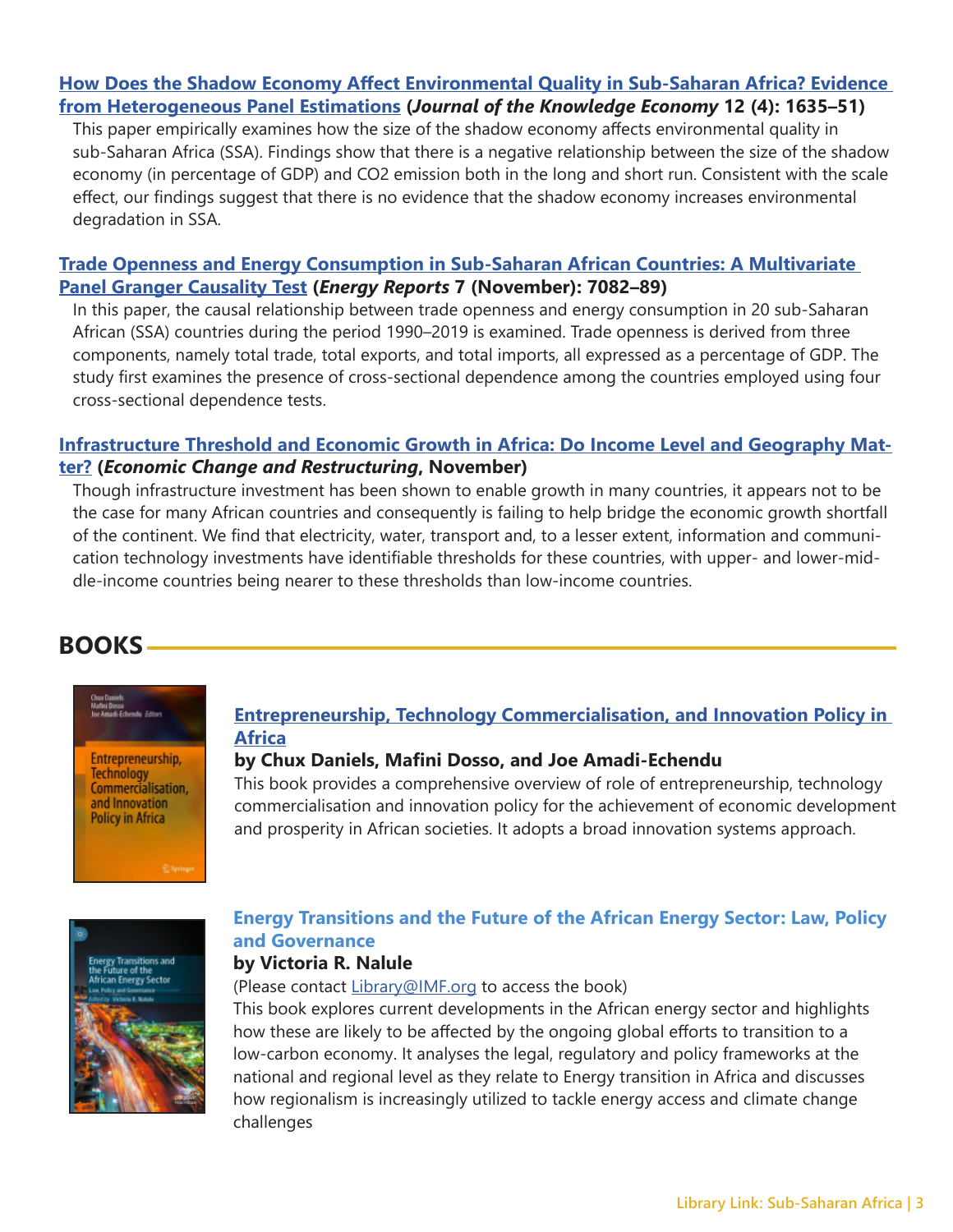<span id="page-3-0"></span>

### **[Enterprise and Economic Development in Africa](http://t.imfconnect.imf.org/r/?id=h6280f9,2fda963,303c50c) by Bruno Michoud and Manfred Hafner**

(Please contact [Library@IMF.org](mailto:Library%40IMF.org?subject=) to access the book) Presenting a topical analysis of the challenges and achievements of enterprise, Enterprise and Economic Development in Africa examines contributions to economic development on the continent, as well as exploring implications for policy dimensions.

## **WORKING PAPERS**

#### **[Climate Risk Regulation in Africa's Financial Sector and Related Private Sector Initiatives](http://t.imfconnect.imf.org/r/?id=h6280f9,2fda963,303c50d) (Baseline study November 2021, African Development Bank Group)**

#### **[Public Debt, Chinese Loans and Optimal Exploration-Extraction in Africa](http://t.imfconnect.imf.org/r/?id=h6280f9,2fda963,303c50e) (Working Paper no. 355, African Development Bank Group)**

Based on an optimal oil exploration extraction model with public debts and Chinese loans, we examine analytically and empirically two theoretical propositions pertaining to the impacts of public debt and Chinese loan on economic and physical scarcity/abundance in Africa economies.

### **[The Role of ESG Rating in Sustainable Development in Africa](http://t.imfconnect.imf.org/r/?id=h6280f9,2fda963,303c50f) (Africa Economic Brief Volume 12, Issue 10, African Development Bank Group)**

This brief advocates for the use of ESG performance measurement and disclosure in supporting sustainable development in Africa. It points out that the pursuit of sustainable development—and recovery from COVID-19— will task the ability of Africa's development partners to attract and deploy finance in a sustainability principled manner.

### **[Inequality and the Role of Macroeconomic and Institutional Forces in Africa](http://t.imfconnect.imf.org/r/?id=h6280f9,2fda963,303c510) (Working Paper no. 353, African Development Bank Group)**

This paper attempts to offer an empirical assessment of the main macroeconomic and institutional drivers of inequality in Africa. The findings suggest that (i) income per capita in Africa is divergent and there exist groups or "clubs" of convergence, (ii) the Kuznets's curve relationship holds only for economies at the bottom of the income distribution, and (iii) macroeconomic and institutional factors play a limited role across African economies.

#### **[Natural Resources and Economic Growth in Sub-Saharan Africa: Does Corruption Matter?](http://t.imfconnect.imf.org/r/?id=h6280f9,2fda963,303c511) (Policy Brief No.781, African Economic Research Consortium)**

The existing literature on the relationship between natural resources (NRs) and growth is inconclusive. To enrich this debate, some studies have investigated the role of institutions in the NRs-growth nexus. Unlike most previous work, which mostly consider the interactive effect of institutions, notably corruption, on the relation between NRs and growth, this paper determines the optimal threshold of corruption below and above which NRs affect economic growth differently.